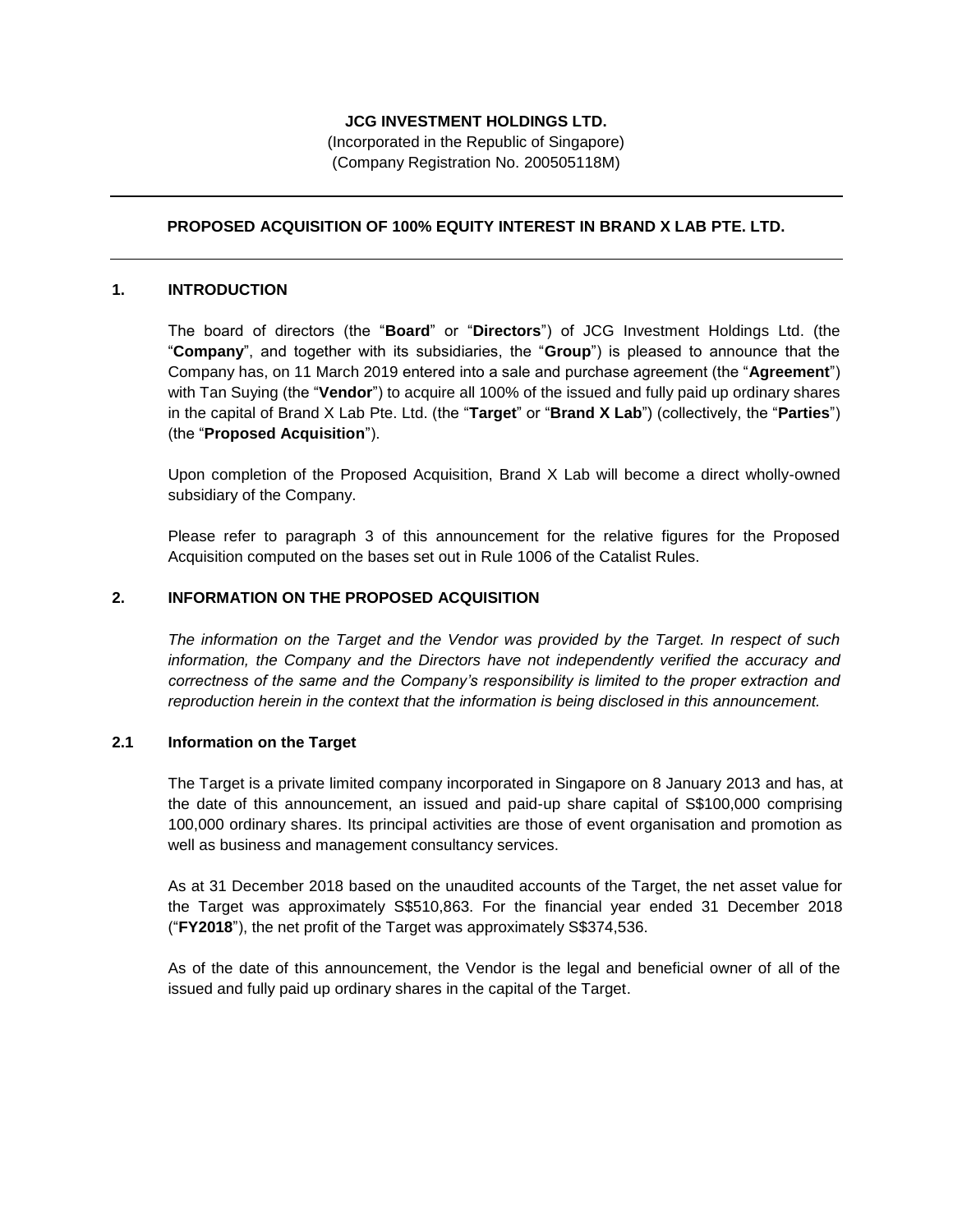## **2.2 Information on the Vendor**

The Vendor is Ms Tan Suying, who is the legal and beneficial owner of all of the issued and fully paid up ordinary shares in the capital of the Target. The Vendor is also the sole director of the Target. The Vendor has been managing the businesses of the Target since 2013.

The Vendor is not related to the Directors, controlling shareholders of the Company, or their respective associates. As at the date of this announcement, the Vendor does not hold any shares in the share capital of the Company ("**Shares**") or any other shareholding interests (direct or indirect) in the Company.

## **2.3 Rationale for and benefits of the Proposed Acquisition**

Following the completion in January 2019 of the corporate exercises announced in the Company's announcements on 26 August 2018, 17 December 2018, 31 December 2018 and 10 January 2019, and the circular despatched to the shareholders of the Company (the "**Shareholders**") on 7 December 2018 in relation to, inter alia, such corporate exercises, the Company has immediately commenced a review of the existing businesses to determine the feasibility of expanding and growing the same or any part of such businesses as well as to consider the feasibility of adding business consultancy, real estate related services and investments and, subject to compliance with licensing and other regulatory requirements, investment management and advisory services. In this respect, the Company has identified the business of the Target as being synergistic with and complementary to the Company's existing medical aesthetics and healthcare business.

As part of this review and expansion and beginning with the Proposed Acquisition, the Directors and management of the Company will endeavor to build a portfolio of businesses that is wellpositioned to create and enhance shareholder value over the long term in a prudent manner.

Accordingly, the Directors are of the view that the Proposed Acquisition is in the best interests of the Company.

## **2.4 Principal terms of the Agreement**

#### 2.4.1 Sale and purchase of Sale Shares

Subject to the terms and conditions of the Agreement, the Company has agreed to purchase from the Vendor, and the Vendor has agreed to sell to the Company, all of the issued and fully paid up ordinary shares in the capital of the Target legally and beneficially owned by the Vendor, representing 100% of the total issued share capital of the Target (the "**Sale Shares**").

As at the date of this announcement, the Target has 100,000 Sale Shares. Upon Completion of the sale and purchase of the Sale Shares ("**Completion**"), the shareholding structure of the Company will be as set out in Schedule 1.

#### 2.4.2 Consideration and Basis of the Purchase Consideration

(a) The aggregate consideration for the purchase of the Sale Shares shall be S\$3,350,000 (the "**Purchase Consideration**"), taking into account the net profits of the Target.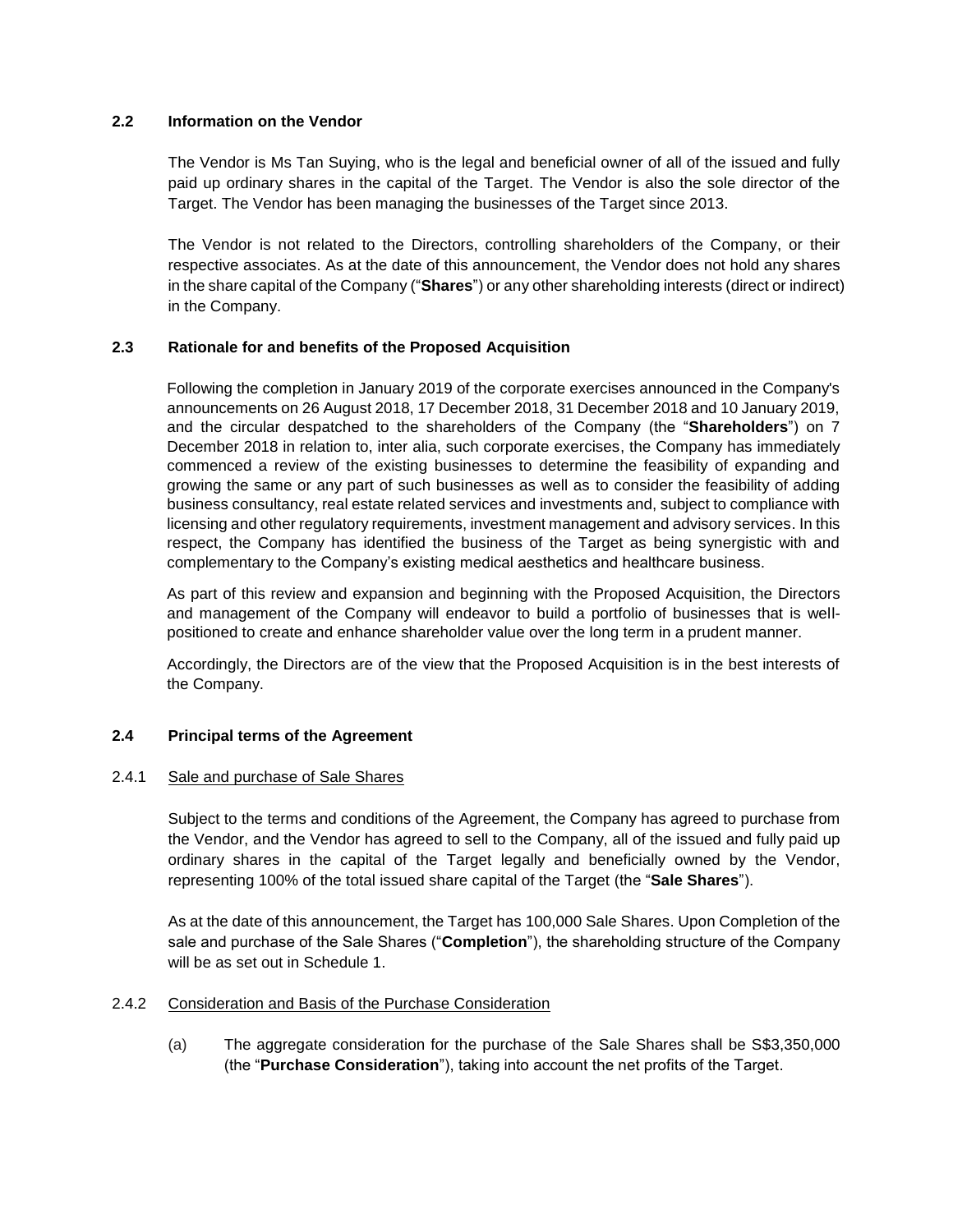- (b) Subject to and in accordance with Clause 6 of the Agreement, the Purchase Consideration shall be fully paid to the Vendor by:
	- i. the issuance of 1,861,111,111 new ordinary shares in the Company constituting approximately 14.91% of the post-Completion enlarged share capital of the Company (the "**Consideration Shares**") at the issue price of S\$0.0018 per share (the "**Issue Price**"), to be completed within seven (7) Business Days after the Completion Date (the "**Completion Date**", being no later than ten (10) Business Days after the date on which the last of the Conditions Precedent (as defined below) has been satisfied or waived, in any event not later than the Long Stop Date (as defined below), or such other date as the Parties may mutually agree in writing).

The Issue Price represents a discount of 10.0% to the volume weighted average price ("**VWAP**") of S\$0.002 for each share, based on the trades done on the Shares on the Catalist Board of the SGX-ST (the "**Catalist**") on 8 March 2019, being the market day prior to the date of the Agreement.

ii. the issuance of 310,185,185 new unlisted warrants in the Company (the "**Consideration Warrants**"), each Consideration Warrant (when exercised) to convert into one (1) ordinary share ("**Warrant Share**") in the Company at an exercise price of S\$0.0018 per warrant (the "**Consideration Warrants Exercise Price**"), to be completed within seven (7) Business Days after the Completion Date.

The Consideration Warrants Exercise Price represents a discount of 10.0% to the **VWAP** of S\$0.002 for each share, based on the trades done on the Shares on the Catalist on 8 March 2019, being the market day prior to the date of the Agreement.

- (c) The Consideration Warrants are freely and immediately detachable upon issue and shall not be listed and quoted on the Catalist and the Company shall not have any such obligations to procure the listing and quotation of the Consideration Warrants on the Catalist.
- (d) Subject to the terms and conditions governing the Consideration Warrants to be set out in an instrument by way of a deed poll (the "**Deed Poll**"), each Consideration Warrant shall carry the right to subscribe for one (1) Share exercisable at the Consideration Warrants Exercise Price at any time during the period commencing on the date of issue of the Consideration Warrants and expiring on the day immediately preceding the fifth anniversary of the date of issue of the Consideration Warrants (the "**Consideration Warrants Exercise Period**"). The Consideration Warrants that remain unexercised at the expiry of the Consideration Warrants Exercise Period shall lapse and cease to be valid for any purpose.
- (e) The Consideration Warrants Exercise Price and the number of Consideration Warrants shall be subject to adjustments under certain circumstances as provided for in the Deed Poll and appropriate announcements on the adjustments will be made by the Company.

**Shareholders should note that the number of Consideration Shares and the Issue Price may be adjusted to take into consideration any share consolidation.**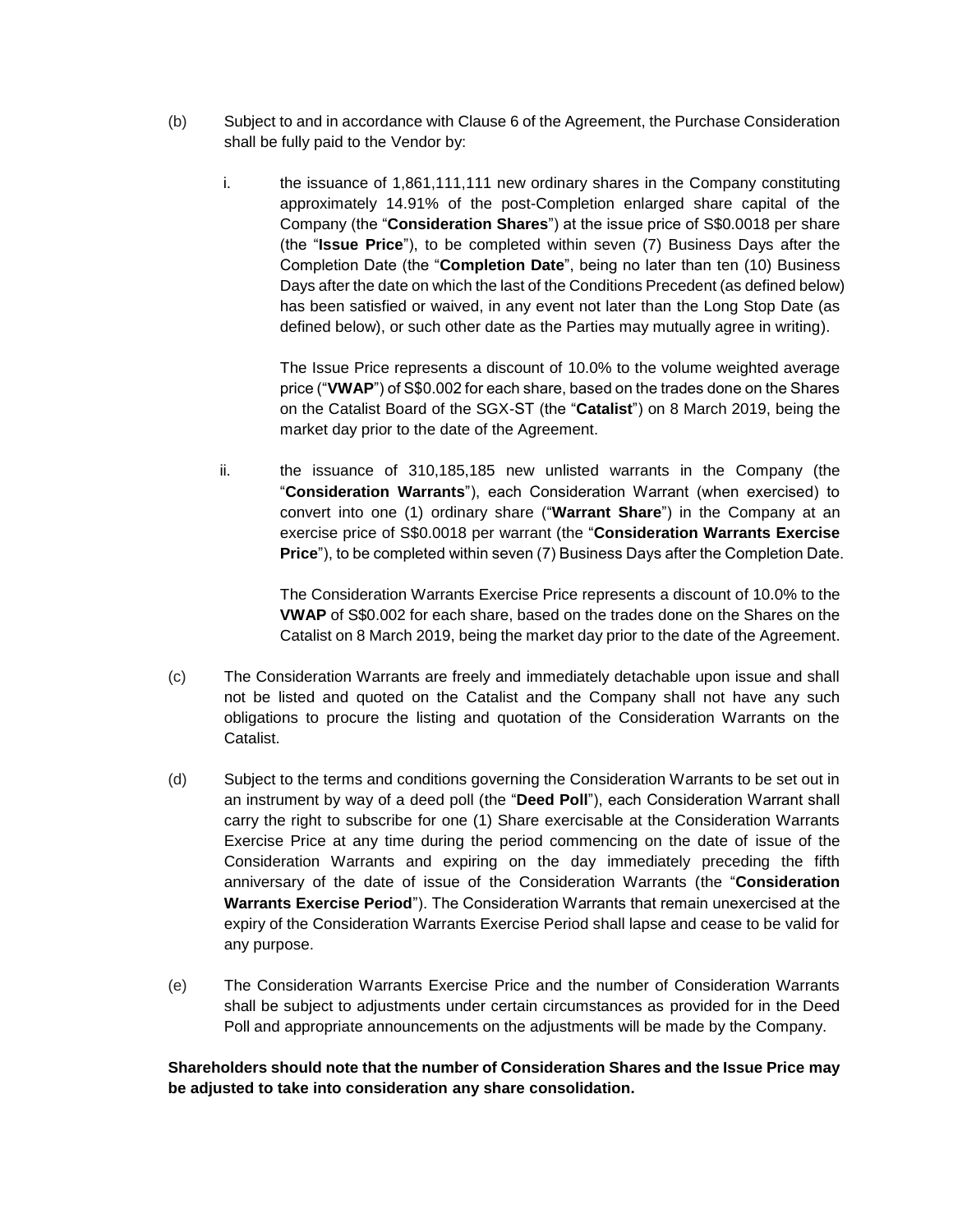## 2.4.3 Conditions Precedent

The Company's obligations under the Agreement are conditional upon:

- (a) the Vendor being the legal and beneficial owner of 100% of the equity interest in the Target immediately prior to Completion;
- (b) completion of the business, environmental, financial, tax and legal due diligence by the Company (in its sole discretion) on the Target, the results of which are satisfactory to the Company in its absolute discretion;
- (c) the approval of the Board, and where necessary, the approval of the Shareholders, of the Company for the transactions contemplated in the Agreement upon the terms and conditions set out in the Agreement, including the allotment and issuance of the Consideration Shares and the Consideration Warrants;
- (d) the approval in-principle being granted by the SGX-ST (the "**Approval In-Principle**") pursuant to the additional listing application by the Company's Sponsor (the "**Additional Listing Application**") for the listing and quotation of the Consideration Shares and the Warrant Shares in accordance with the Agreement on the Catalist, and such approval not having been revoked or amended, and if the approval is granted subject to conditions, such conditions being reasonably acceptable to the Vendor and the Company and if required by the SGX-ST, such conditions being fulfilled or satisfied before Completion, and the SGX-ST not having made any ruling the effect of which is to restrict or impede the listing and quotation of the Consideration Shares;
- (e) if required, the approval of the SGX-ST for the Proposed Acquisition and the transactions contemplated in the Agreement, and if such approval is subject to conditions, such conditions being satisfactory to the Company in its sole and absolute discretion, and such approval remaining in full force and effect at Completion;
- (f) there being no (a) material adverse change or events, acts or omissions likely to lead to such change in the assets, prospects, performance, financial position or results of operations of the Target (as determined by the Company in its sole discretion) ("**Material Adverse Change**") occurring on or before the Completion Date; and (b) event, condition or circumstance in existence as at the Completion Date that is likely to result in a Material Adverse Change;
- (g) all warranties provided by the Vendor under the Agreement being complied with, true, accurate and correct as at the date of the Agreement and each day up to and including the Completion Date, and the Company having received a certificate in the form or substantially in the form set out in **Appendix B** of the Agreement signed by the Vendor to the foregoing effect;
- (h) the Vendor having performed and complied with (or procured the performance and compliance with) all covenants, undertakings and agreements required by the Agreement to be performed or complied with by the Target on or before the Completion Date;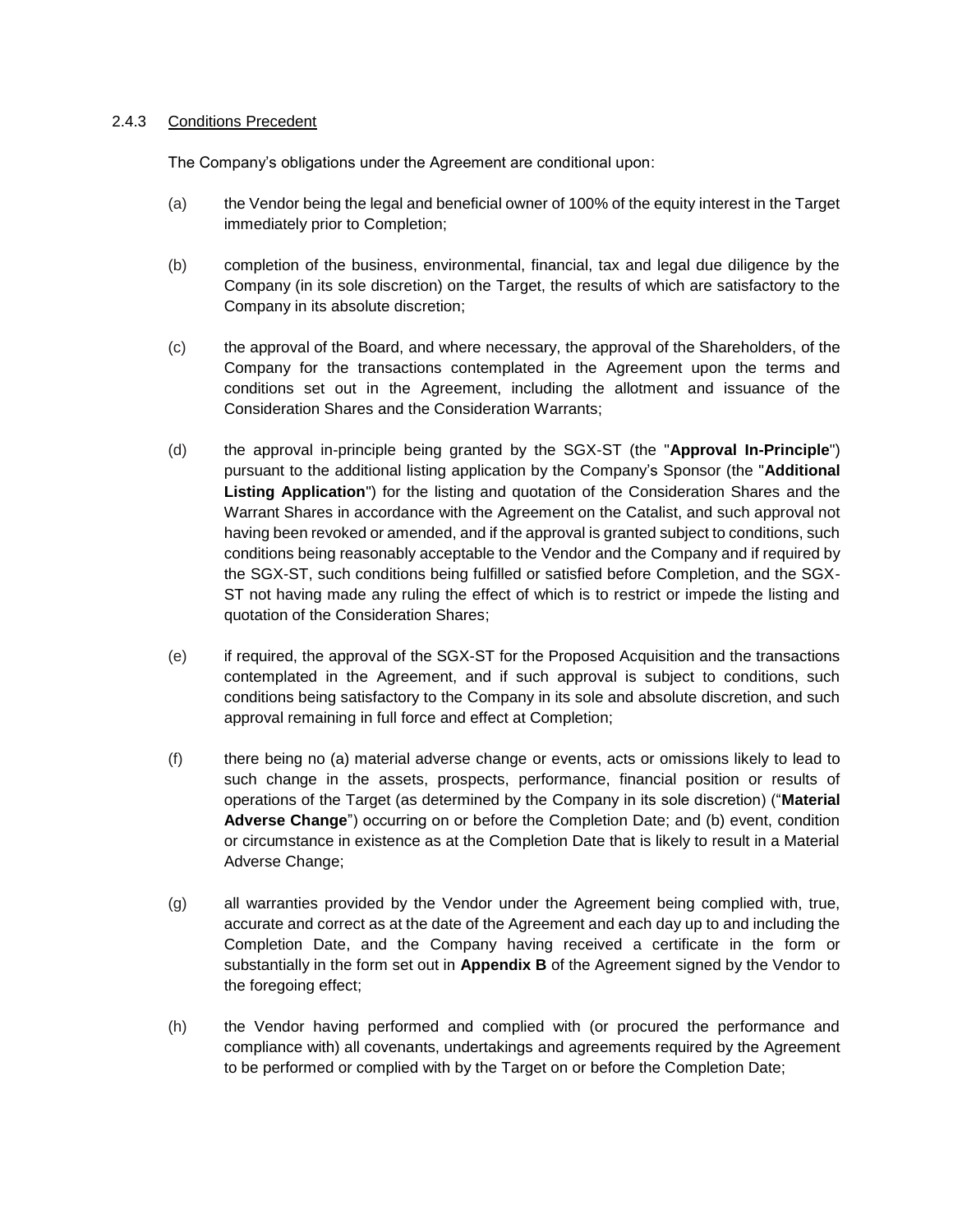- (i) for the period between the date of the Agreement and the Completion Date, the Target shall not have allotted or issued, or agreed to allot or issue, any shares or loan capital, and there being no change to the existing share capital of the Target;
- (j) the purchase and transfer of the Sale Shares upon the terms and conditions of the Agreement not being prohibited or restricted by any statute, order, rule, regulation, directive, guideline or request (whether or not having the force of law) promulgated by any legislative, executive or regulatory body or authority of Singapore;
- (k) all approvals and consents from all relevant governmental, statutory, regulatory and other competent authorities in Singapore or elsewhere and any other third parties applicable to the Company, Vendor and/or the Target, as the case may be, for the sale and purchase of the Sale Shares, the completion of the terms of the Agreement and the transactions contemplated hereunder and referred to hereunder having been granted or obtained and continuing to be in force and effect and not having been withdrawn, suspended, amended, revoked or otherwise modified, and if such consents or approvals are granted or obtained subject to any conditions, restrictions or limitations, such conditions, restrictions or limitations being satisfactory to the Company in its sole and absolute discretion;
- (l) if applicable, all necessary bank consents and other consents and approvals having been obtained by the Target on terms and conditions acceptable to the Company for the sale and purchase of the Sale Shares and such that Completion will not constitute an event of default or a breach, or result in the acceleration of indebtedness, or constitute or give rise to a prescribed event or a change in condition or position or otherwise at the date of Completion, under the terms of any indebtedness or otherwise whatsoever in respect of the Target to or with any bank, financial institution, third party or authority;
- (m) there not having been at any time prior to or on Completion the occurrence of any of the following events:
	- i. liquidation, bankruptcy or insolvency of the Target;
	- ii. termination of substantially all or part of the business of the Target;
	- iii. appointment of any assignee, receiver or liquidator for substantially all or part of the assets or business of the Target; or
	- iv. attachment, sequestration, execution or seizure of substantially all or part of the assets of the Target;
- (n) the Company being satisfied that all material approvals and consents (including any governmental, regulatory and/or corporate approvals and consents) required for the business of the Target has been obtained, and are and shall remain on Completion valid and effective and not withdrawn or amended;
- (o) the Vendor's disclosure letter, the form of which is attached and marked as **Appendix A** in the Agreement, (the "**Disclosure Letter**") being to the satisfaction of the Company (which Disclosure Letter shall be provided to the Company within ten (10) Business Days after the date of the Agreement), provided that the Vendor shall be entitled to update the Disclosure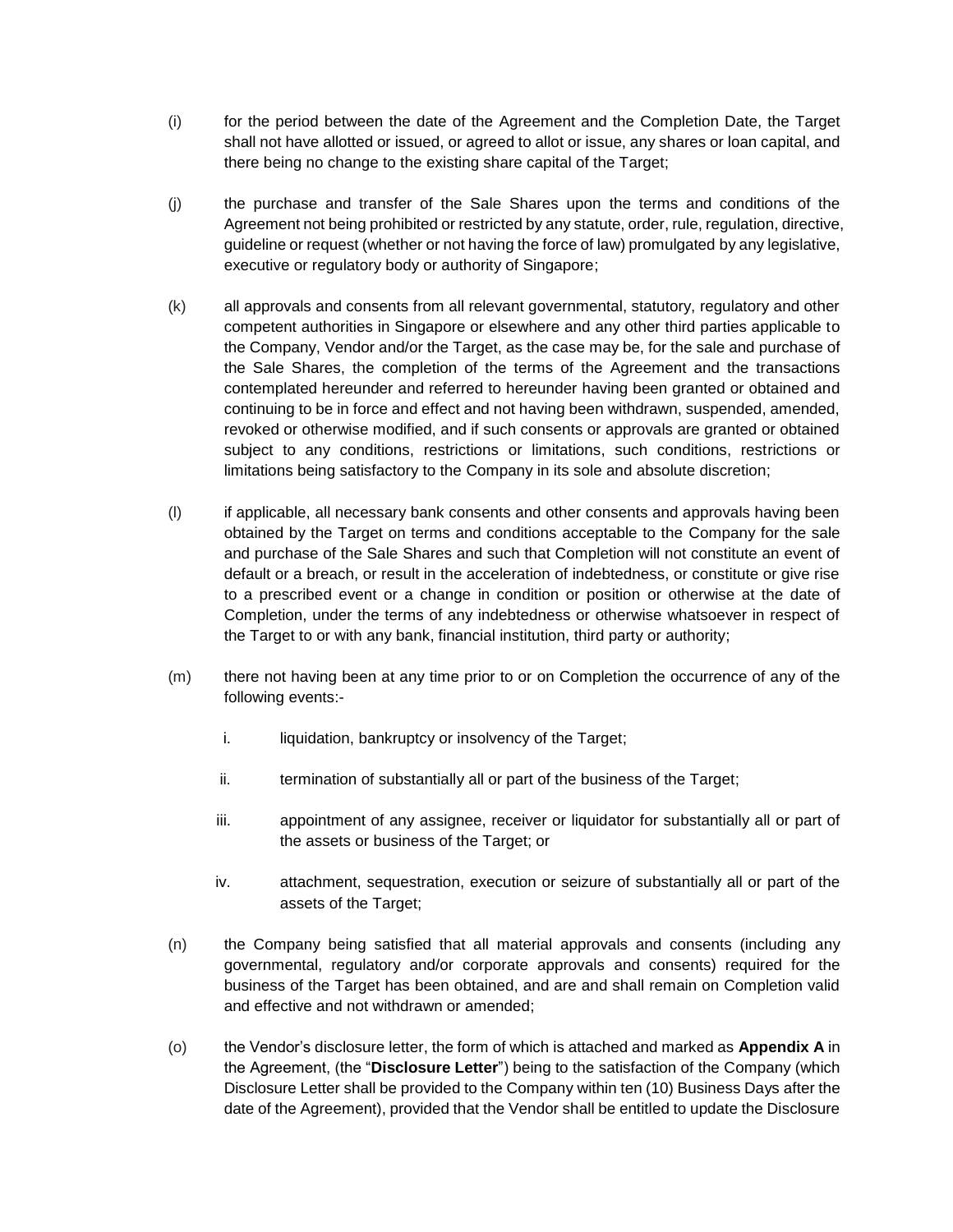Letter, from time to time but no later than 12 p.m. on the Business Day which is immediately prior to Completion Date, to reflect any events or circumstances occurring subsequent to the date of the initial letter.

The Vendor's obligations under the Agreement are conditional upon:

- (a) the Approval In-Principle being granted by the SGX-ST pursuant to the Additional Listing Application for the listing and quotation of the Consideration Shares and Warrant Shares in accordance with the Agreement on the Catalist, and such approval not having been revoked or amended, and if the approval is granted subject to conditions, such conditions being reasonably acceptable to the Vendor and the Company and if required by the SGX-ST, such conditions being fulfilled or satisfied before Completion, and the SGX-ST not having made any ruling the effect of which is to restrict or impede the listing and quotation of the Consideration Shares and Warrant Shares;
- (b) all warranties provided by the Company under the Agreement being complied with, true, accurate and correct as at the date of the Agreement and each day up to and including the Completion Date;
- (c) there not having been at any time prior to or on Completion the occurrence of any of the following events:
	- i. liquidation, bankruptcy or insolvency of the Company;
	- ii. termination of substantially all or part of the business of the Company by resolution of the general meeting of its Shareholders;
	- iii. appointment of any assignee, receiver or liquidator for or over substantially all or part of the Company or any of its assets; or
	- iv. attachment, sequestration, execution or seizure of substantially all or part of the assets of the Company,

(collectively, the "**Conditions Precedent**").

If a Condition Precedent is not satisfied or waived or fulfilled or there is an occurrence that will prevent a Condition Precedent being satisfied by the Long-Stop Date (other than by reason of default or breach of any terms and conditions of the Agreement by any Party), the Parties shall consult in good faith with a view to determining whether the transactions contemplated in the Agreement may proceed by way of alternative means or methods or to postpone the Long-Stop Date. If, after such consultation, the Parties are unable to find a solution acceptable to all Parties or are unable to agree to postpone the Long-Stop Date in writing, and any of the Conditions Precedent are not fulfilled or waived by the relevant Party (as the case may be), the Agreement shall automatically terminate (except for Clauses 9 (*Indemnity*) and 10 (*Confidentiality*) of the Agreement) and cease to have further effect and all obligations and liabilities of the Parties shall cease and determine with immediate effect and neither the Company nor the Vendor shall have any claim against the other for costs, damages, compensation or otherwise by reason of such termination, without prejudice to any claim by the relevant Party arising from an antecedent breach of the terms hereof.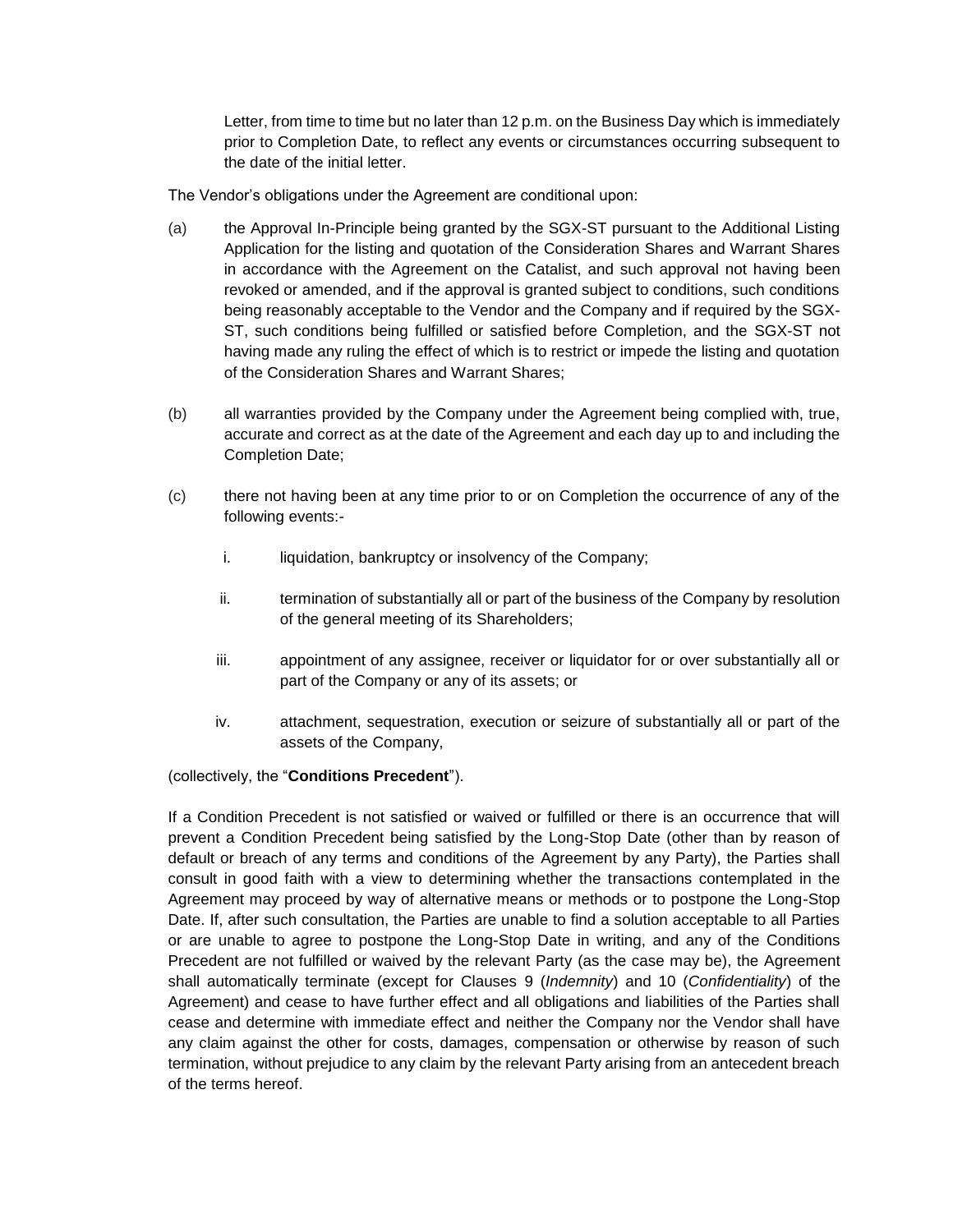## 2.4.4 Termination of Agreement

- (a) The Agreement shall automatically lapse if Completion does not take place on or before the date falling five (5) months from the date of this Agreement, or such later date as the Parties may mutually agree in writing (the "**Long-Stop Date**").
- (b) Without limiting any other provision herein, the Agreement may be terminated, by written notice prior to Completion and prior to the Long-Stop Date, at the election of either the Vendor or the Company, as the case may be, if the other Party has breached any representation, warranty, undertaking or any other term whatsoever under the Agreement, which breach cannot be or is not cured by the Long-Stop Date.
- (c) If the Agreement is terminated in accordance with this paragraph 2.4.4 (*Termination of Agreement*), the Agreement shall become void and of no further force and effect, except for Clauses 9 (*Indemnity*), 10 (*Confidentiality*), 12.10 (*Costs and Expenses*), 12.12 (*Communications*), 12.16 (*Third Party Rights*) and 12.17 (*Governing Law and Jurisdiction*) of the Agreement, Provided that the termination of the Agreement shall not in any way or manner affect or prejudice the rights and liabilities of any Party accrued or incurred prior to such termination.

## **3. RELATIVE FIGURES UNDER RULE 1006**

Based on the latest announced unaudited consolidated financial statements of the Group for the financial year ended 31 December 2018 ("**FY2018**")*,* the relative figures of the Proposed Acquisition as computed on the bases set out in Rule 1006 of the Catalist Rules are as follows:

|     | <b>Rule 1006 Bases of calculation</b>                                                                                                                                                        | <b>Relative figure %</b> |
|-----|----------------------------------------------------------------------------------------------------------------------------------------------------------------------------------------------|--------------------------|
| (a) | The net asset value of the assets to be disposed of, as compared<br>with the Group's net asset value                                                                                         | Not applicable $(1)$     |
| (b) | The net profits attributable to the Target, compared with the<br>Group's net loss                                                                                                            | $(27.39)^{(2)}$          |
| (c) | The aggregate value of the consideration given or received,<br>compared with the Company's market capitalisation based on the<br>total number of issued shares excluding the treasury shares | $17.52^{(3)}$            |
| (d) | The number of equity securities issued by the Company as<br>consideration for the Proposed Acquisition, compared with the<br>number of equity securities of the Company previously in issue  | 20.44(4)                 |
| (e) | The aggregate volume or amount of proved and probable reserves<br>to be disposed of, compared with the aggregate of the Group's<br>proved and probable reserves                              | Not applicable $(5)$     |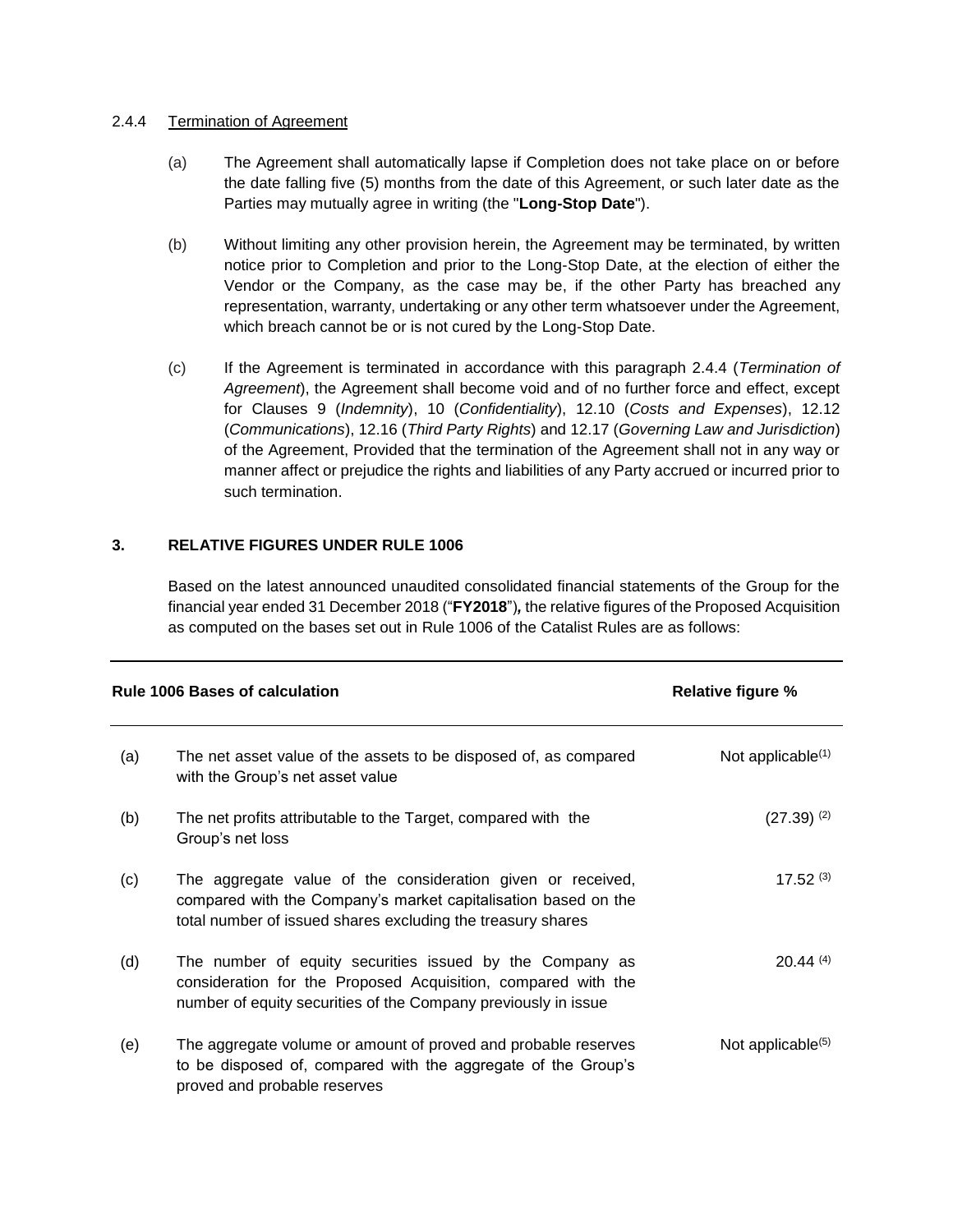#### **Notes:**

(1) Rule 1006(a) of the Catalist Rules is not applicable to an acquisition of assets.

(2) Based on the Target's unaudited net profits for the financial year ended 31 December 2018 of approximately S\$540,642 and the Group's unaudited net loss for FY2018 of approximately S\$1,974,000. Net profits/(loss) is defined to be profit or loss before income tax, minority interests and extraordinary items.

(3) Based on the weighted average price of the Shares of S\$0.002 for trades done on the SGX-ST on 8 March 2019, being the last market day on which the Shares were traded preceding the date of the Agreement, the 1,861,111,111 Consideration Shares have a market value of S\$3,722,222. Based on the latest announced unaudited financial statements of the Company, the net asset value represented by the Consideration Shares would amount to approximately S\$89,489. Pursuant to Rule 1003(3) of the Catalist Rules, the market value of the Consideration Shares was used to compute the relative figures for Rule 1006(c). As such, the value of the Consideration Shares is S\$3,722,222, compared to the Company's market capitalisation of approximately S\$21,248,953. The market capitalisation of the Company was computed based on its existing share capital of 10,624,476,623 Shares (excluding treasury shares) and the VWAP of S\$0.002 per Share on 8 March 2019 (being the last market day on which the Shares were traded preceding the date of the Agreement).

(4) Based on the allotment and issue of 1,861,111,111 Consideration Shares and 310,185,185 Consideration Warrants, and the number of equity securities of the Company, being Shares (including preference shares) and convertible equity securities convertible to an aggregate of 12,795,772,920 Shares, as at the date of this announcement.

(5) Rule 1006(e) of the Catalist Rules is not applicable as the Company is not a mineral, oil and gas company.

Based on the above figures, the relative figure under Catalist Rule 1006(b) will be approximately negative 27.39%. Such relative figure was due to the Group's unaudited loss before tax for FY2018 (amounting to S\$1,974,000) and the Target's unaudited profits before tax of S\$540,642 for FY2018. The Company notes that Practice Note 10A, Part IV, Section 10 provides, *inter alia*, that "the profit test does not apply to an acquisition of profitable assets as shareholders are not expected in normal circumstances to be concerned if the assets to be acquired are profit contributors". This transaction is therefore announceable but not subject to shareholders' approval.

As the Purchase Consideration will be satisfied by the allotment and issuance of the Consideration Shares and Consideration Warrants, for which listing of the Consideration Shares and Warrant Shares are being sought, the Company is also obliged to announce the Proposed Acquisition pursuant to Rule 1009 of the Catalist Rules.

## **4. FINANCIAL EFFECTS OF THE PROPOSED TRANSACTIONS**

#### **4.1 Bases and assumptions**

The unaudited *pro forma* financial effects of the Proposed Acquisition are purely for illustrative purposes only and are neither indicative nor do they represent any projection of the financial performance or position of the Group together with the Target upon Completion (collectively, the "**Enlarged Group**") following Completion of the Proposed Acquisition.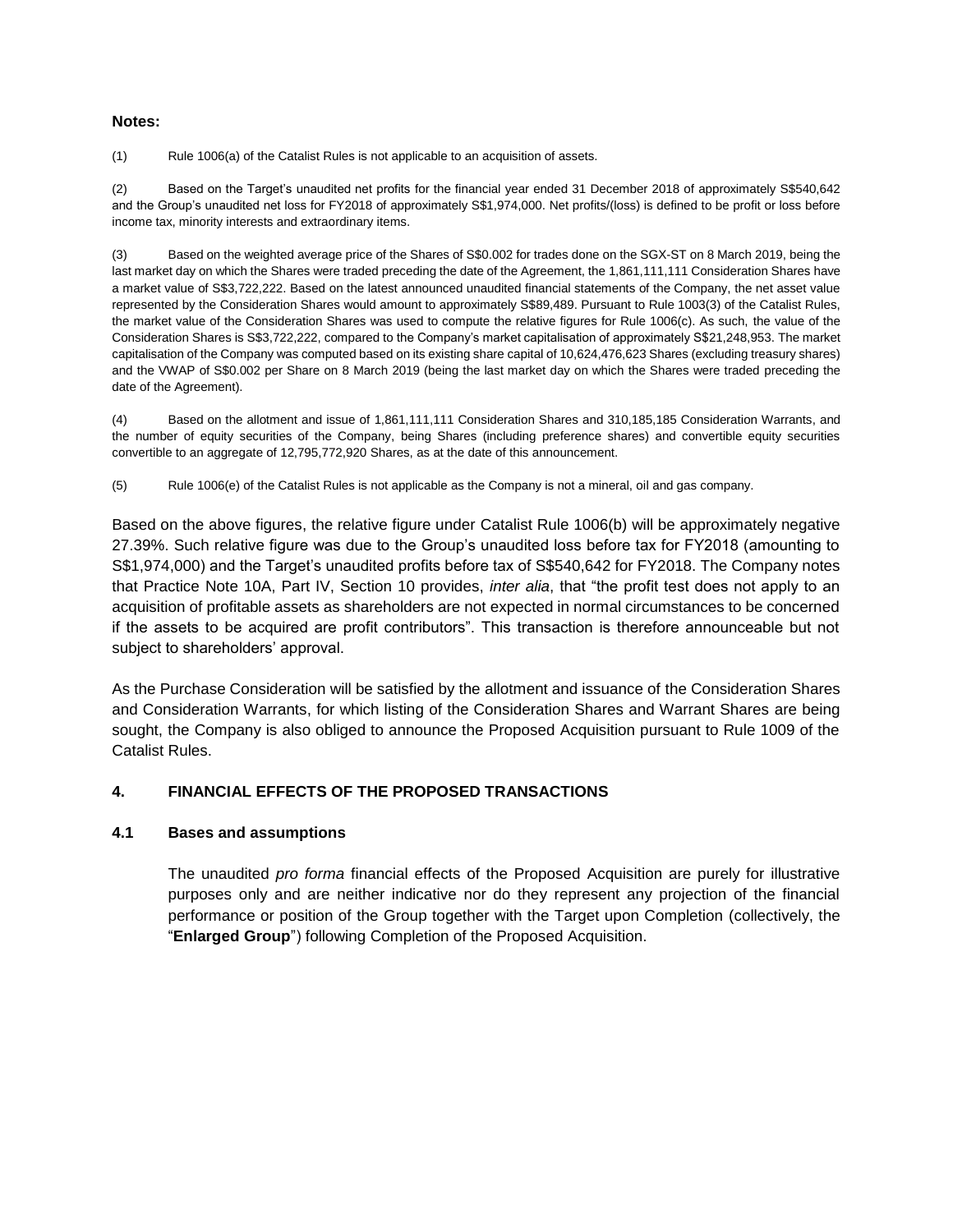The unaudited *pro forma* financial effects of the Proposed Acquisition set out below have been prepared based on the latest unaudited consolidated financial statements of the Group for the financial year ended 31 December 2018 ("**FY2018**"), as well as the following bases and key assumptions:

- (a) the financial effects of the Proposed Acquisition on the Group's NTA per Share and gearing are computed based on the assumption that the Proposed Acquisition was completed on 31 December 2018;
- (b) the financial effects of the Proposed Acquisition on the Group's loss per Share ("**LPS**") are computed based on the assumption that the Proposed Acquisition was completed on 1 January 2018;
- (c) the expenses in connection with the Proposed Acquisition are disregarded for the purpose of calculating the financial effects;
- (d) the analysis does not take into account the outstanding securities, debt convertible into shares or employee share options of the Company; and
- (e) save as set out above, there have not been any adjustments for the impact of any other transactions or events other than the Proposed Acquisition.

## **4.2 NTA per Share**

| NTA attributable to the equity holders of<br>the Company as at 31 December 2018<br>(S\$'000) | Before the Proposed<br><b>Transactions</b><br>(5,460) | After the Proposed<br><b>Acquisition</b><br>(1,735) |
|----------------------------------------------------------------------------------------------|-------------------------------------------------------|-----------------------------------------------------|
| Number of Shares                                                                             | 8,812,778,946                                         | 10,673,890,057                                      |
| NTA per Share (S\$ cents)                                                                    | (0.06)                                                | 0.016                                               |
|                                                                                              |                                                       |                                                     |

#### **4.3 LPS**

|                                                                                | Before the Proposed After the Proposed<br><b>Transactions</b> | <b>Transactions</b> |
|--------------------------------------------------------------------------------|---------------------------------------------------------------|---------------------|
| Group loss after tax (S\$'000)                                                 | (1,993)                                                       | (1,618)             |
| Weighted average number of Shares 8,809,901,374<br>(excluding treasury shares) |                                                               | 8,815,000,308       |
| LPS (S\$ cents)                                                                | (0.023)                                                       | (0.018)             |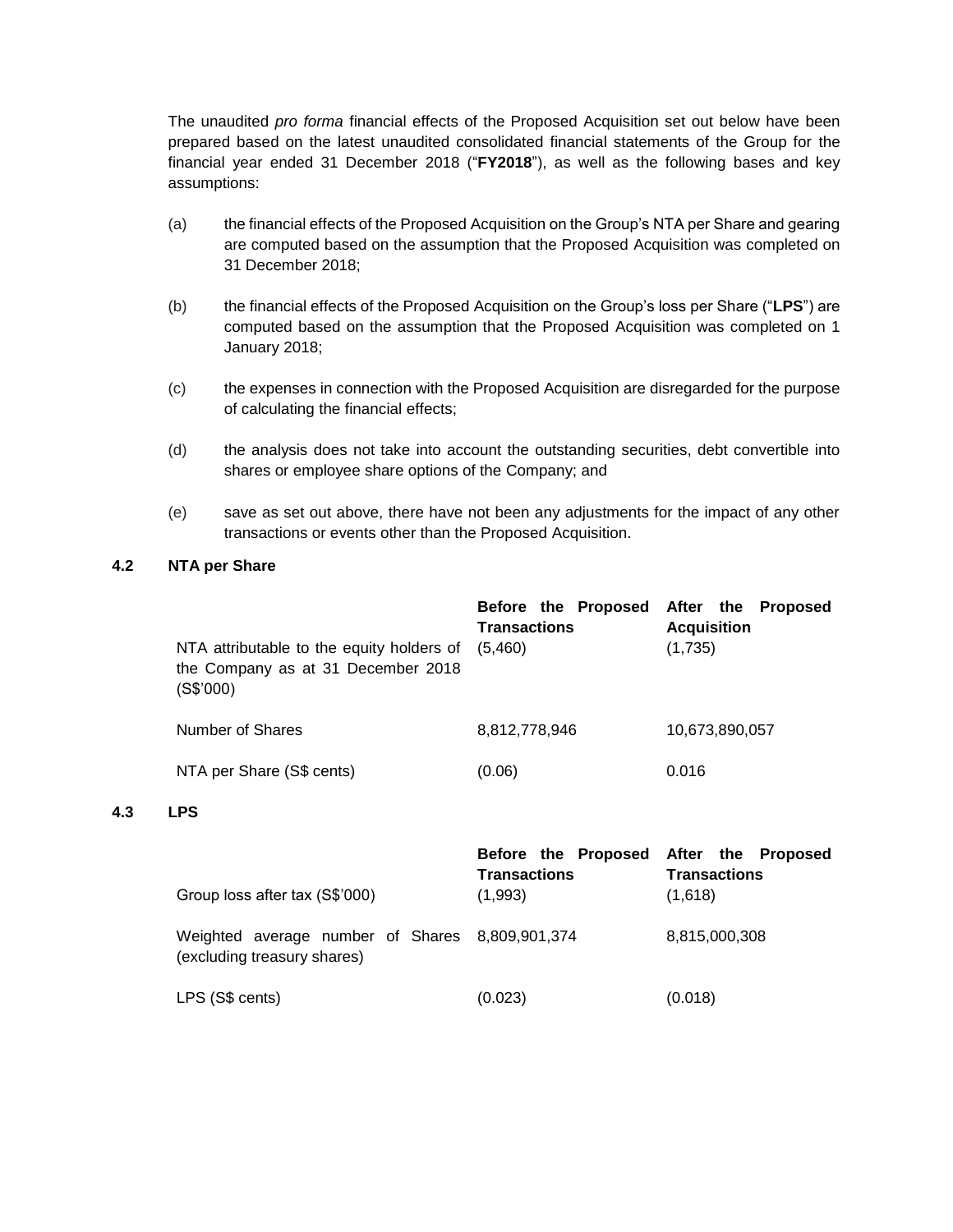## **5. ALLOTMENT AND ISSUANCE OF CONSIDERATION SHARES TO THE VENDOR**

The Consideration Shares will be issued pursuant to the general mandate given by Shareholders at the annual general meeting of the Company held on 24 April 2018 (the "**2018 AGM**") for the Company to issue shares and convertible securities (the "**General Mandate**"). Under the General Mandate, the Board is authorised to issue new Shares not exceeding one hundred per cent (100%) of the total number of Shares (excluding treasury shares) as at the date of the 2018 AGM, of which the aggregate number of Shares to be issued other than on a pro rata basis to existing shareholders must not be more than fifty per cent (50%) of the total number of issued Shares (excluding treasury shares) as at the date of the 2018 AGM. For the purpose of determining the aggregate number of Shares and convertible securities that may be issued under the General Mandate, the percentage of the total number of issued Shares excluding treasury shares is based on the total number of issued Shares excluding treasury shares at the time the General Mandate is approved by shareholders, after adjusting for (a) new Shares arising from the conversion or exercise of convertible securities; (b) new Shares arising from exercising of share options or vesting of share awards outstanding or subsisting at the time of the passing of the General Mandate, provided the options or awards were granted in compliance with Part VIII of Chapter 8 of the Catalist Rules; and (c) any subsequent bonus issue, consolidation or subdivision of Shares.

As at the date of the 2018 AGM, the Company had 8,812,778,946 Shares (excluding treasury shares). Subsequent to the 2018 AGM: (i) the Company consolidated its Shares on the basis of two Shares into one consolidated Share on 10 January 2019; (ii) 2,800,000 new Shares were issued pursuant to the exercise of warrants in the Company on 28 January 2019; and (iii) 1,001,500 new Shares were issued pursuant to the exercise of warrants in the Company on 7 February 2019. Accordingly, as at the date of this announcement, the maximum number of Shares that may be issued other than on a pro-rata basis under the General Mandate is 2,205,095,486 Shares.

## **6. LISTING APPROVAL**

Pursuant to the Conditions Precedent as set out in paragraph 2.4.3 of this announcement, the Company will be making the Additional Listing Application to the SGX-ST through its Sponsor for the listing of and quotation for the Consideration Shares and Warrant Shares on the Catalist. An announcement will be made in due course to notify Shareholders when the Approval In-Principle for the listing of and quotation for the Consideration Shares and Warrant Shares from the SGX-ST are obtained.

## **7. INTERESTS OF DIRECTORS AND CONTROLLING SHAREHOLDERS**

None of the Directors or controlling Shareholders of the Company and their respective associates has any interests, direct or indirect, in the Proposed Acquisition, other than through their respective shareholding interests in the Company, if any.

## **8. SERVICE CONTRACTS**

As at the date of this announcement, the Company has not entered into any service agreement with any person proposed to be appointed as a Director or executive officer in connection with the Proposed Acquisition. Accordingly, no service contract in relation to the Company is proposed to be entered into between the Company and any such person.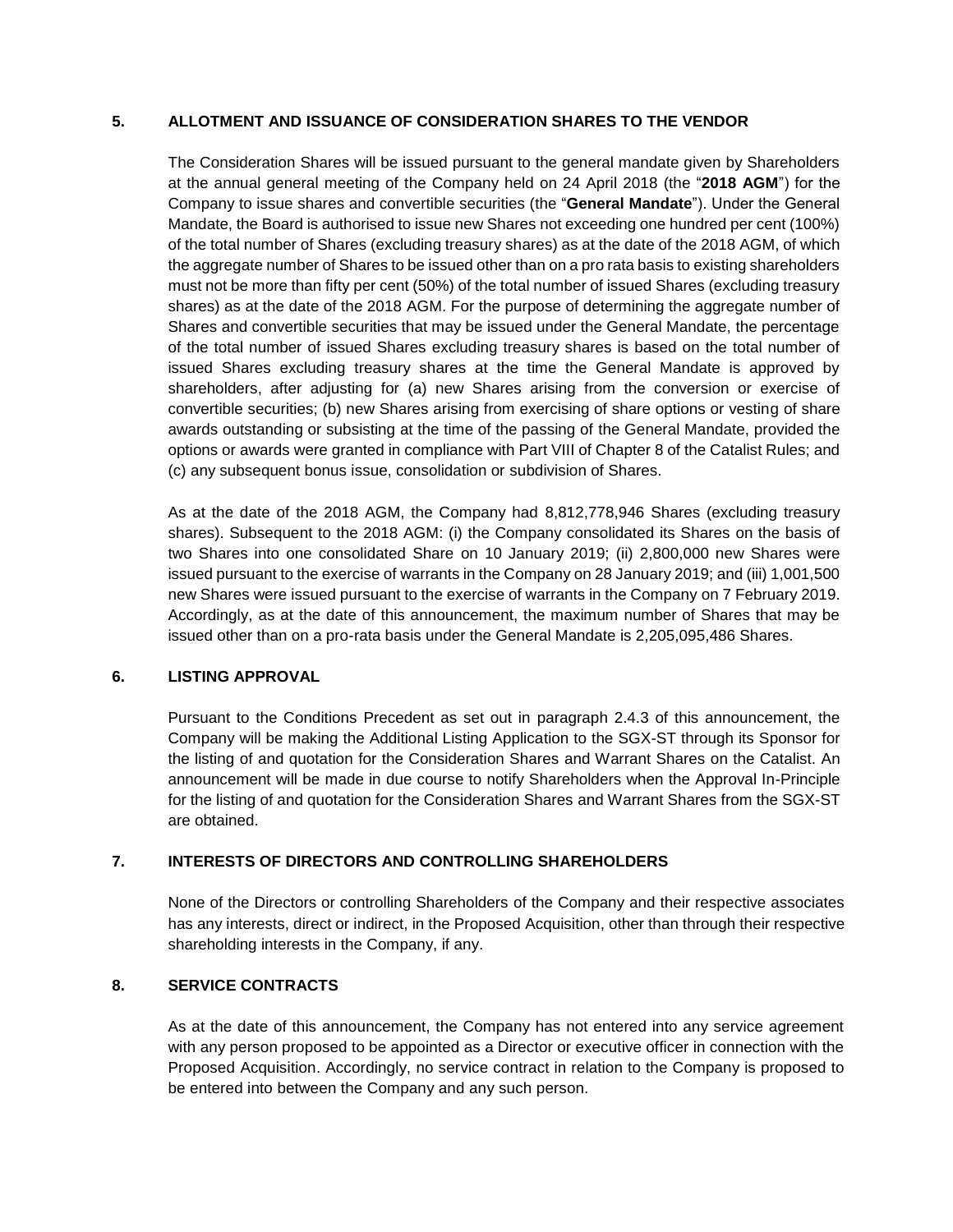## **9. DOCUMENTS AVAILABLE FOR INSPECTION**

A copy of the Agreement will be made available for inspection during normal business hours at the registered office of the Company at 80 Robinson Road, #17-02, Singapore 068898 for a period of three (3) months from the date of this announcement.

## **10. FURTHER ANNOUNCEMENTS**

The Company will make further announcements on the Proposed Acquisition as and when there are material developments.

## **11. RESPONSIBILITY STATEMENT**

The Directors collectively and individually accept full responsibility for the accuracy of the information given in this announcement (save for the information on the Target and the Vendor in paragraphs 2.1 and 2.2 and Schedule 1 of this announcement) and confirm after making all reasonable enquiries that to the best of their knowledge and belief, this announcement constitutes full and true disclosure of all material facts about the Proposed Acquisition and the Company and its subsidiaries, and the Directors are not aware of any facts the omission of which would make any statement in this announcement misleading (save that in respect of information relating to the Target and the Vendors in paragraphs 2.1 and 2.2 and Schedule 1 of this announcement, such information is given based on information available to the Company as at the date of this announcement and is subject to further due diligence investigation and verification). Where information in this announcement has been extracted from published or otherwise publicly available sources or obtained from a named source, the sole responsibility of the Directors has been to ensure that such information has been accurately and correctly extracted from those sources and/or reproduced in this announcement in its proper form and context.

#### **12. CAUTION IN TRADING**

**Shareholders and potential investors are advised to exercise caution in trading their Shares as there is no certainty or assurance as at the date of this announcement that the Proposed Acquisition will be completed or that no changes will be made to the terms thereof. The Company will make the necessary announcements when there are further developments on the Proposed Acquisition. Shareholders are advised to read this announcement and any further announcements by the Company carefully, and should consult their stock brokers, bank managers, solicitors or other professional advisors if they have any doubt about the actions they should take.**

#### **BY ORDER OF THE BOARD**

Ang Kok Huan Chief Executive Officer

12 March 2019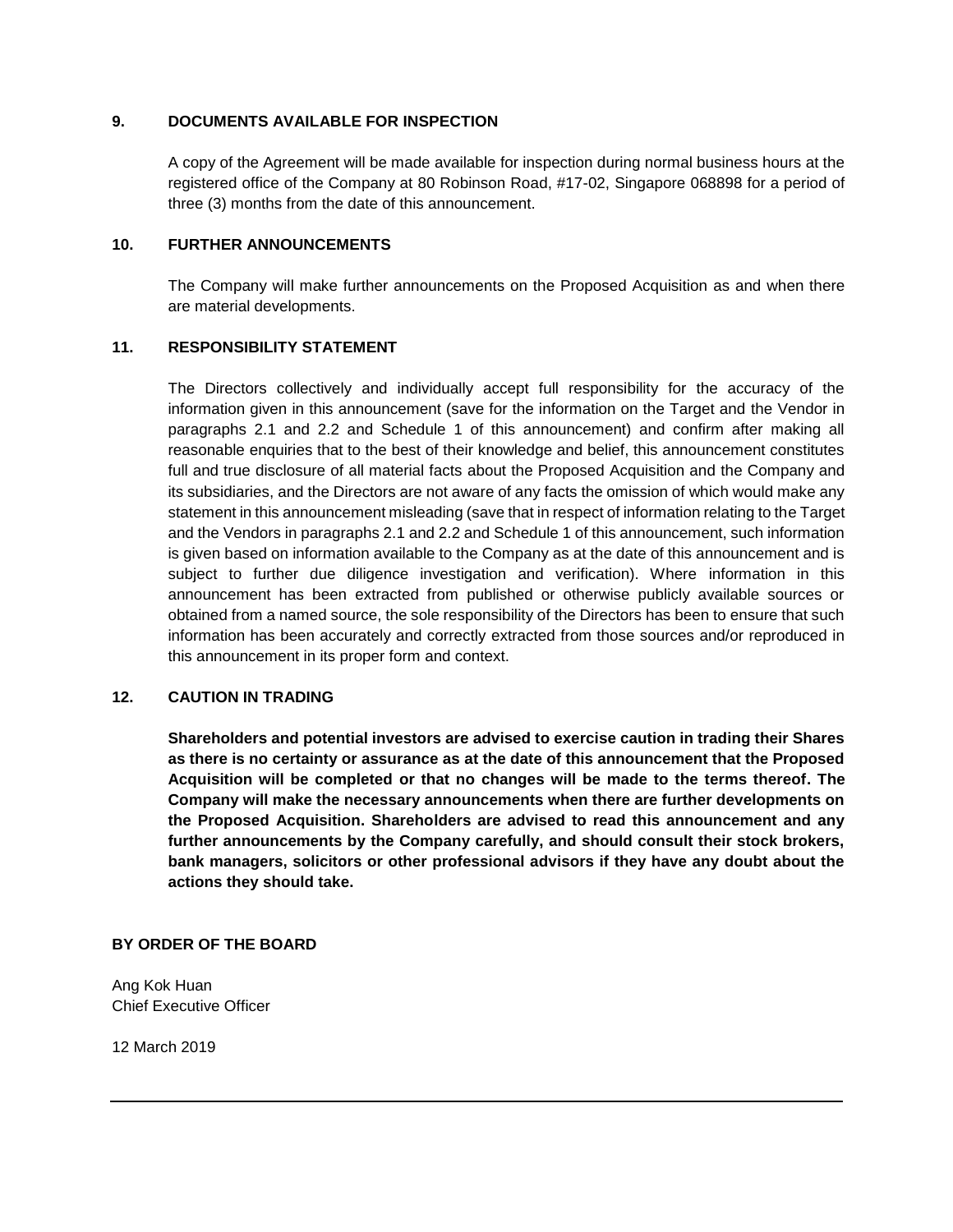*This announcement has been prepared by the Company and its contents have been reviewed by the Company's sponsor, PrimePartners Corporate Finance Pte. Ltd. (the "Sponsor)", for compliance with the Singapore Exchange Securities Trading Limited ("SGX-ST") Listing Manual Section B: Rules of Catalist. The Sponsor has not independently verified the contents of this announcement.*

*This announcement has not been examined or approved by the SGX-ST and the SGX-ST assumes no responsibility for the contents of this announcement, including the correctness of any of the statements or opinions made or reports contained in this announcement.*

*The contact person for the Sponsor is Ms Gillian Goh, Director, Head of Continuing Sponsorship at 16 Collyer Quay, #10-00 Income at Raffles, Singapore 049318, email sponsorship@ppcf.com.sg.*